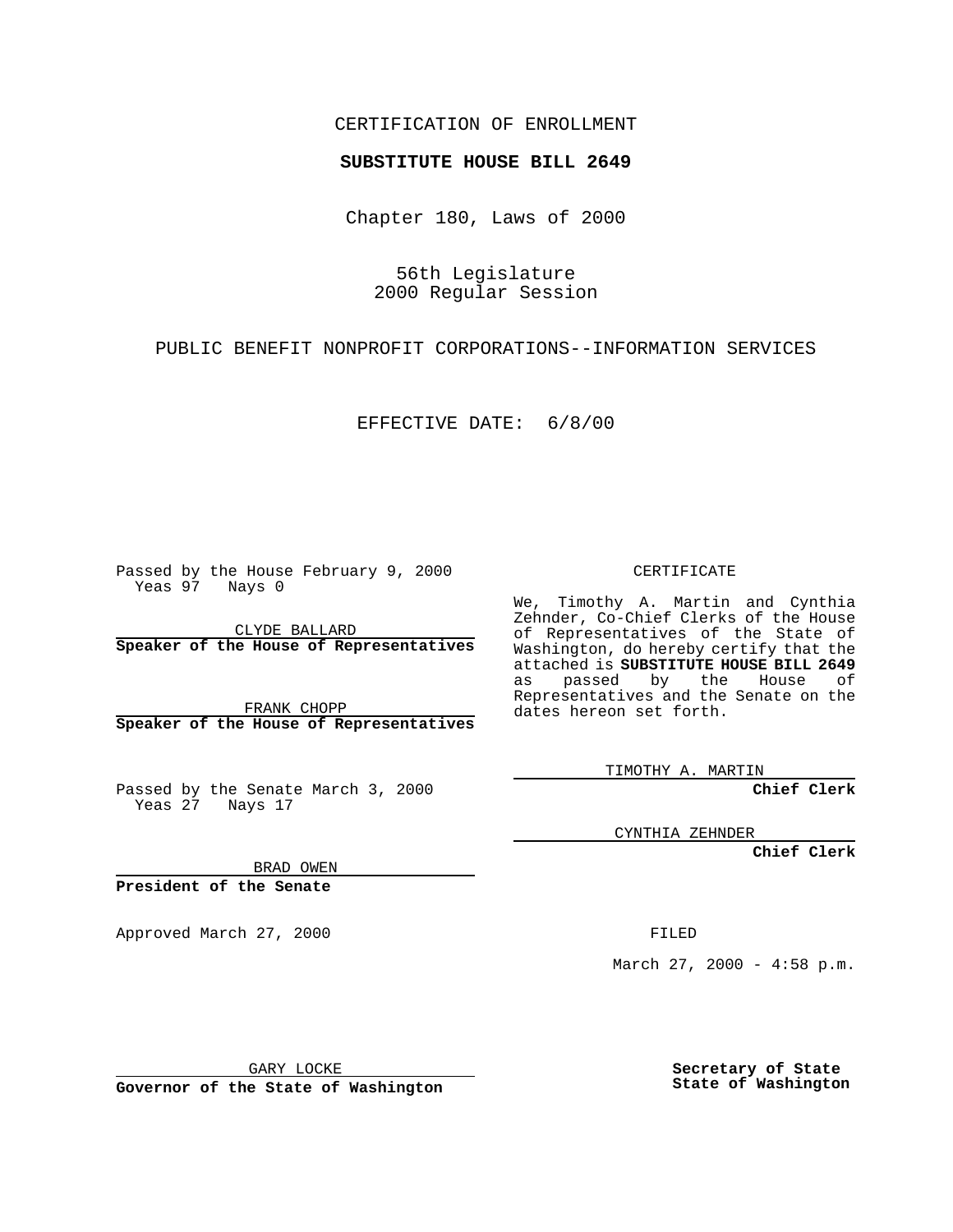## **SUBSTITUTE HOUSE BILL 2649** \_\_\_\_\_\_\_\_\_\_\_\_\_\_\_\_\_\_\_\_\_\_\_\_\_\_\_\_\_\_\_\_\_\_\_\_\_\_\_\_\_\_\_\_\_\_\_

\_\_\_\_\_\_\_\_\_\_\_\_\_\_\_\_\_\_\_\_\_\_\_\_\_\_\_\_\_\_\_\_\_\_\_\_\_\_\_\_\_\_\_\_\_\_\_

Passed Legislature - 2000 Regular Session

**State of Washington 56th Legislature 2000 Regular Session**

**By** House Committee on Technology, Telecommunications & Energy (originally sponsored by Representatives Wolfe, Radcliff and Ruderman; by request of Department of Information Services)

Read first time 02/02/2000. Referred to Committee on .

1 AN ACT Relating to providing information services to public benefit 2 nonprofit corporations; and amending RCW 43.105.052.

3 BE IT ENACTED BY THE LEGISLATURE OF THE STATE OF WASHINGTON:

4 **Sec. 1.** RCW 43.105.052 and 1999 c 80 s 6 are each amended to read 5 as follows:

6 The department shall:

7 (1) Perform all duties and responsibilities the board delegates to 8 the department, including but not limited to:

9 (a) The review of agency information technology portfolios and 10 related requests; and

11 (b) Implementation of state-wide and interagency policies, 12 standards, and quidelines;

13 (2) Make available information services to state agencies and local 14 governments and public benefit nonprofit corporations on a full cost-15 recovery basis. For the purposes of this section "public benefit 16 nonprofit corporation" means a public benefit nonprofit corporation as 17 defined in RCW 24.03.005 that is receiving local, state, or federal 18 funds either directly or through a public agency other than an Indian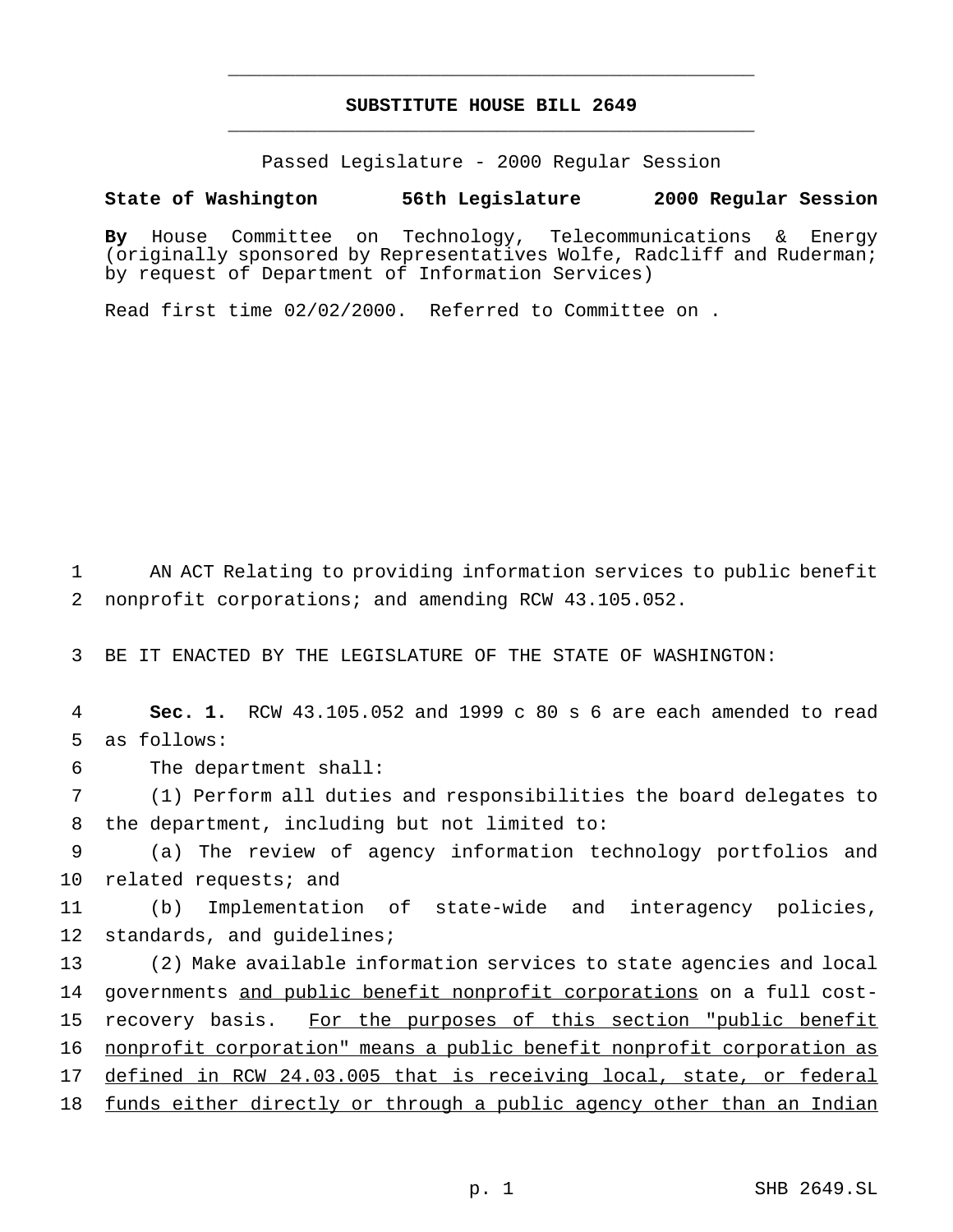1 tribe or political subdivision of another state. These services may include, but are not limited to:

(a) Telecommunications services for voice, data, and video;

(b) Mainframe computing services;

 (c) Support for departmental and microcomputer evaluation, installation, and use;

 (d) Equipment acquisition assistance, including leasing, brokering, 8 and establishing master contracts;

 (e) Facilities management services for information technology 10 equipment, equipment repair, and maintenance service;

 (f) Negotiation with local cable companies and local governments to provide for connection to local cable services to allow for access to these public and educational channels in the state;

(g) Office automation services;

(h) System development services; and

(i) Training.

 These services are for discretionary use by customers and customers may elect other alternatives for service if those alternatives are more cost-effective or provide better service. Agencies may be required to use the backbone network portions of the telecommunications services during an initial start-up period not to exceed three years;

 (3) Establish rates and fees for services provided by the department to assure that the services component of the department is self-supporting. A billing rate plan shall be developed for a two-year period to coincide with the budgeting process. The rate plan shall be subject to review at least annually by the customer advisory board. The rate plan shall show the proposed rates by each cost center and will show the components of the rate structure as mutually determined by the department and the customer advisory board. The same rate structure will apply to all user agencies of each cost center. The rate plan and any adjustments to rates shall be approved by the office of financial management. The services component shall not subsidize the operations of the strategic planning and policy component;

 (4) With the advice of the information services board and agencies, develop a state strategic information technology plan and performance reports as required under RCW 43.105.160;

 (5) Develop plans for the department's achievement of state-wide goals and objectives set forth in the state strategic information technology plan required under RCW 43.105.160. These plans shall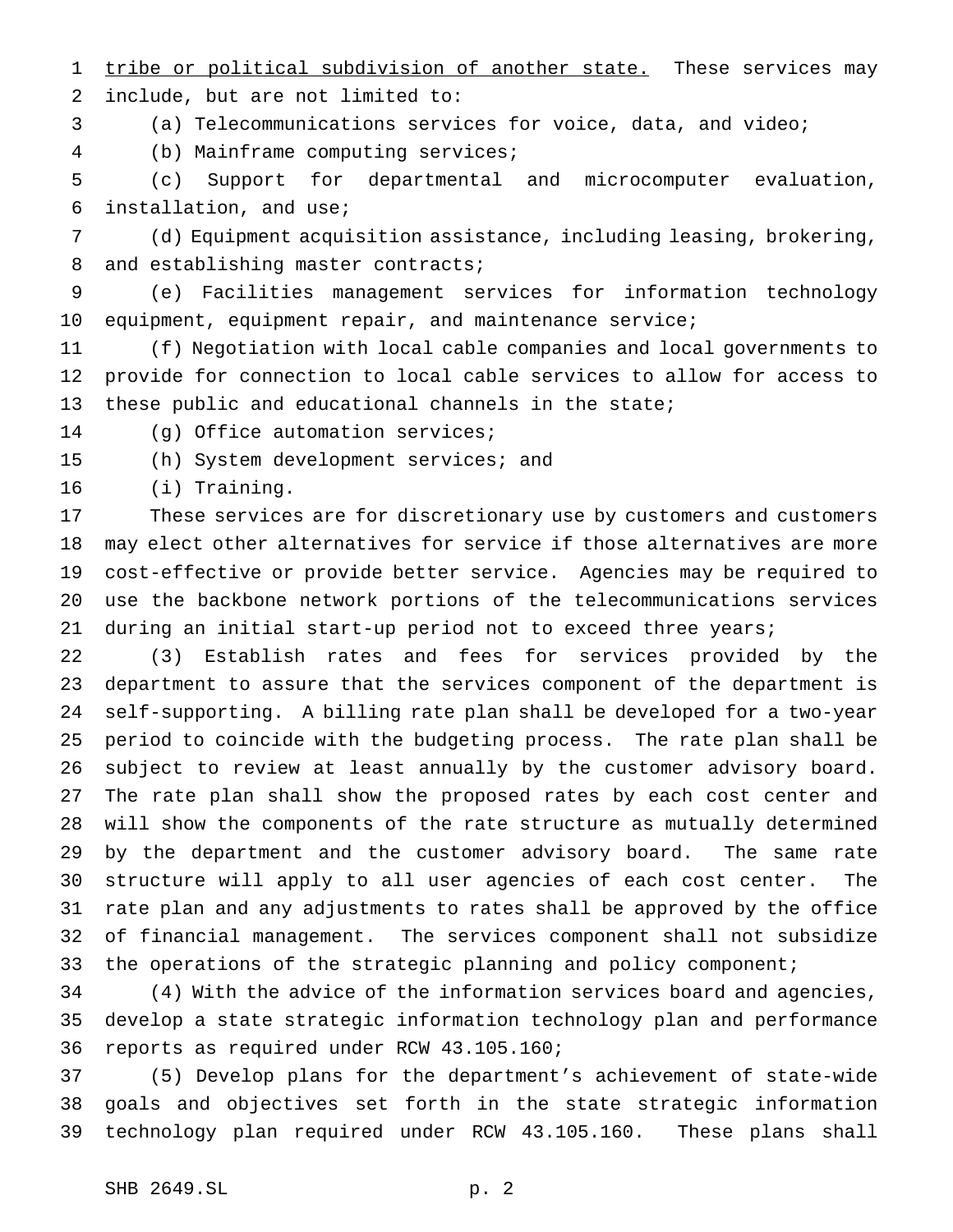address such services as telecommunications, central and distributed computing, local area networks, office automation, and end user computing. The department shall seek the advice of the customer advisory board and the board in the development of these plans;

 (6) Under direction of the information services board and in collaboration with the department of personnel, and other agencies as may be appropriate, develop training plans and coordinate training 8 programs that are responsive to the needs of agencies;

 (7) Identify opportunities for the effective use of information services and coordinate appropriate responses to those opportunities; (8) Assess agencies' projects, acquisitions, plans, information technology portfolios, or overall information processing performance as requested by the board, agencies, the director of financial management, or the legislature. Agencies may be required to reimburse the department for agency-requested reviews;

 (9) Develop planning, budgeting, and expenditure reporting requirements, in conjunction with the office of financial management, for agencies to follow;

 (10) Assist the office of financial management with budgetary and policy review of agency plans for information services;

 (11) Provide staff support from the strategic planning and policy component to the board for:

(a) Meeting preparation, notices, and minutes;

 (b) Promulgation of policies, standards, and guidelines adopted by the board;

(c) Supervision of studies and reports requested by the board;

(d) Conducting reviews and assessments as directed by the board;

 (12) Be the lead agency in coordinating video telecommunications services for all state agencies and develop, pursuant to board policies, standards and common specifications for leased and purchased telecommunications equipment. The department shall not evaluate the merits of school curriculum, higher education course offerings, or other education and training programs proposed for transmission and/or reception using video telecommunications resources. Nothing in this section shall abrogate or abridge the legal responsibilities of licensees of telecommunications facilities as licensed by the federal communication commission on March 27, 1990; and

 (13) Perform all other matters and things necessary to carry out the purposes and provisions of this chapter.